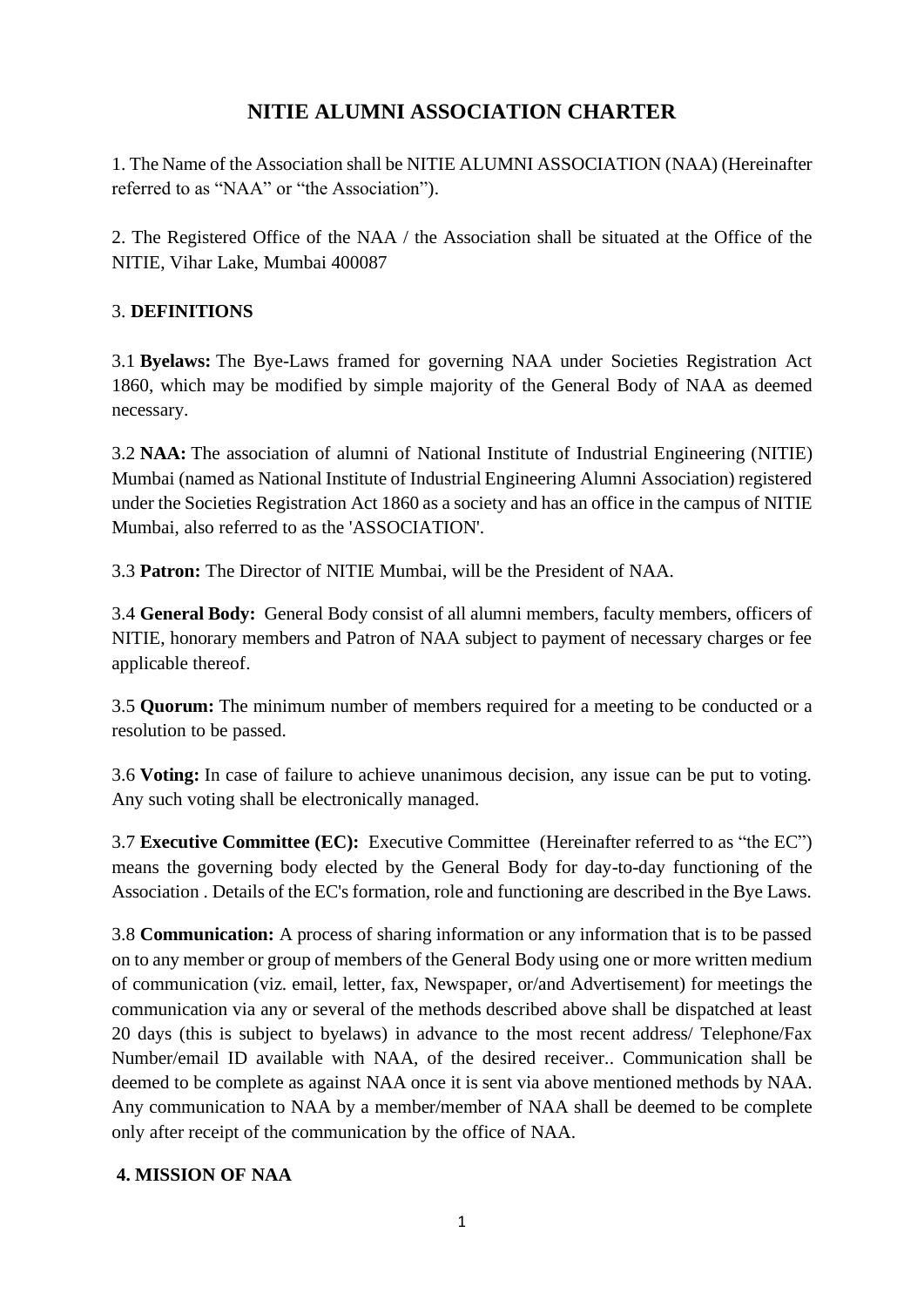4.1 To create a world-class organization for bringing together all the alumni of National Institute of Industrial Engineering, Mumbai and providing a forum for its members,

4.2 To facilitate professional networking for mutual benefit in academic, professional, and/or business areas.

4.3 To facilitate and encourage alumni of NITIE to contribute to the NITIE's efforts for achieving excellence in academics and research through allocating / raising funds and/or sharing knowledge & expertise of its members in areas pertaining to academics, infrastructure, industry interactions and any other area that the alumni and NITIE feel appropriate and,

4.4 To offer expertise, effort and/ or financial resources to assist not-for-profit organizations dedicated to India's development, and thereby contribute to the well-being of society.

#### **5. OBJECTIVES OF NAA**

5.1 Towards achieving the above MISSION, NAA will focus on the following objectives:

5.2 To enable professional networking among alumni, among professors with the alumni as well as networking of existing students with alumni for mutual benefit in academic, professional and/or business areas; including employment network for new graduates or alumni looking for career upgrade/change, and alumni displaced from workforce.

5.3 To provide a platform for social interactions and special interest groups.

5.4 To raise funds through alumni to support the activities of the alumni association and the institute.

5.5 To render assistance to students of the Institute through grants, scholarships and prizes and to provide assistance in academics, placement or any other area as appropriate.

5.6 To provide financial and technical collaboration support for cutting-edge applied  $\&$ Industrial research for the global marketplace.

5.7 To provide financial and technical collaboration by alumni researchers and faculty in top research institutions around the world.

5.8 To encourage and facilitate the alumni taking up activities that are geared to improve society at large and contribute to national development.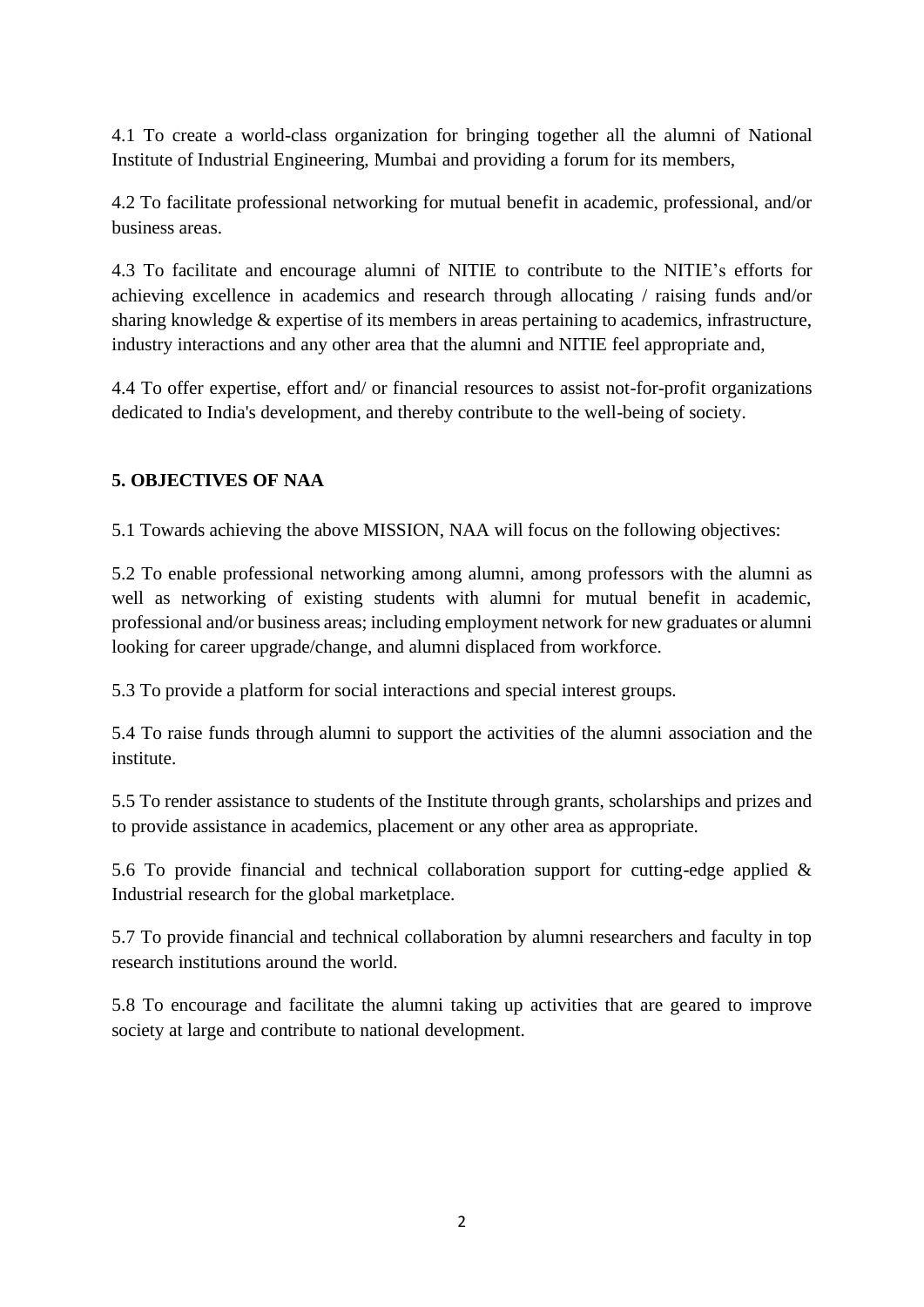# **BYE LAWS OF NAA**

The following are the Bye Laws of the NITIE Alumni Association (NAA), which is a registered society, governed by the Societies Registration Act,1960:

#### **1.GENERAL**

1.1 The Name of the society shall be NITIE Alumni Association henceforth referred to as the NAA.

1.1.a Nomenclature: "Alumni" shall be read and understood as "alumni/alumnae" and "alumnus" shall be read and understood as "alumnus/alumna" .

1.2 The registered office of the NAA shall be at office of NITIE Alumni Association, NITIE, Vihar Lake, Mumbai 400087

1.3 Registration and Existence: The NAA was formally registered under the Societies Act. 1860 and has been in existence since 1976.

1.4 Jurisdiction: NITIE comes under the jurisdiction of the Registrar of Societies, Mumbai.

1.5 The Business Hours of the Society shall be between 9.00 am and 5.00 pm on all working days except Saturdays, Sundays and Government holidays.

1.6 The object of these byelaws is to carry out the mission and objectives of NAA, as outlined in the aforementioned Memorandum and Articles of Association, in general, and in particular, to provide an organization through which the Alumni of the NITIE , faculty, staff and students of the Institute can interact with each other for mutual benefit and for the benefit of society at large. These bye laws specify the structure, rules of process, and procedures for the proper governance of the organization, in accordance with the guidelines of the Societies Registration Act of 1860.

1.7 Activities: NAA through its Executive Committee will carry on activities in furtherance of the objects outlined in the MOA and may include conducting seminars, holding meetings, organizing events, publishing magazines and newsletters, maintaining websites and technology infrastructure, and any other activity that facilitates achievements of the objects and does not contravene any of the laws of the land.

1.8 Responsible Office Bearers: The President and/or the Secretary of NAA shall be the persons authorized to sue and be sued on behalf of the association.

1.9 Empowerment to Execute NAA Mission: The President and the Secretary of NAA along with the Executive Committee are the persons empowered to take decisions and direct the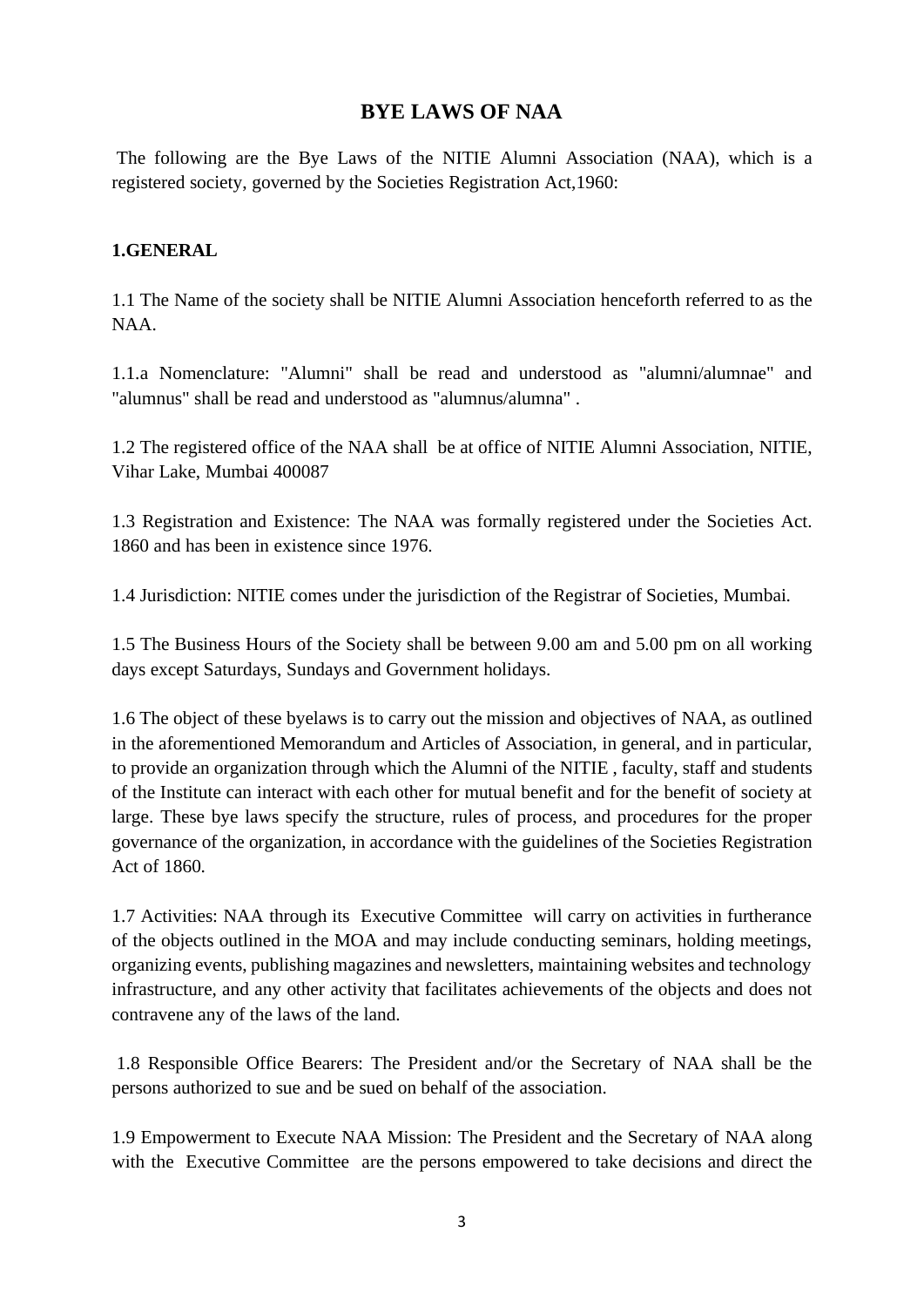course of the association within the framework of the Memorandum of Association and the Bye-Laws.

#### **2.MEMBERSHIP**

2.1 Member type and eligibility for membership to the association is categorized as defined below:

a) Patron: The Director of the NITIE, Mumbai, shall be the ex-officio Patron of NAA.

b) Alumni Member: Every person who is a recipient of :

- a. A diploma (2 year duration) conferred by the NITIE, Mumbai,
- b. A Diploma (1 year duration) in the nature of Executive Programme
- c. Fellow Programme Award (Minimum of 3 years)
- d. In future any degree or diploma programme offered by NITIE (Full time minimum 1 year duration)

c) Associate Member: The faculty members, Group A officers of NITIE, honorary members and Patron of NITIE AA and Registrar of NITIE, Mumbai other than those falling under category 2.1 b) above, shall be eligible to become Associate Member.

d) Honorary Member: NAA may decide to confer honorary membership to eminent persons. All Directors of NITIE will be honorary member after they cease to hold the position of Director.

e) MDP participants, having attended program for minimum two weeks, will be invitee members.

2.2 Enrolment: The rules for eligibility for enrolment of members to the association are as follows:

- a) Alumni Members: All individuals who have been conferred a degree or diploma specified in Clause 2.1 b by NITIE, Mumbai, upon graduation will be automatically deemed to be a member of the Alumni Association. Alumni members need to register with the Alumni Association for future communication and periodically update their contact information in the Alumni database, online at the NAA website.
- b) Associate Members: faculty members, Group A officers of NITIE, honorary members and Patron of NAA Faculty members, and the Registrar, who are not alumni of NITIE shall be entitled to apply for Registration of Membership in the Form prescribed by the Executive Committee of the Association.
- c) Honorary Members: Eminent persons may be admitted to be Honorary Members, as may be considered by the Executive Committee of the Association, in consultation with the Patron. Ex-Patrons of NAA automatically become Honorary Members after they cease to be the Director of NITIE.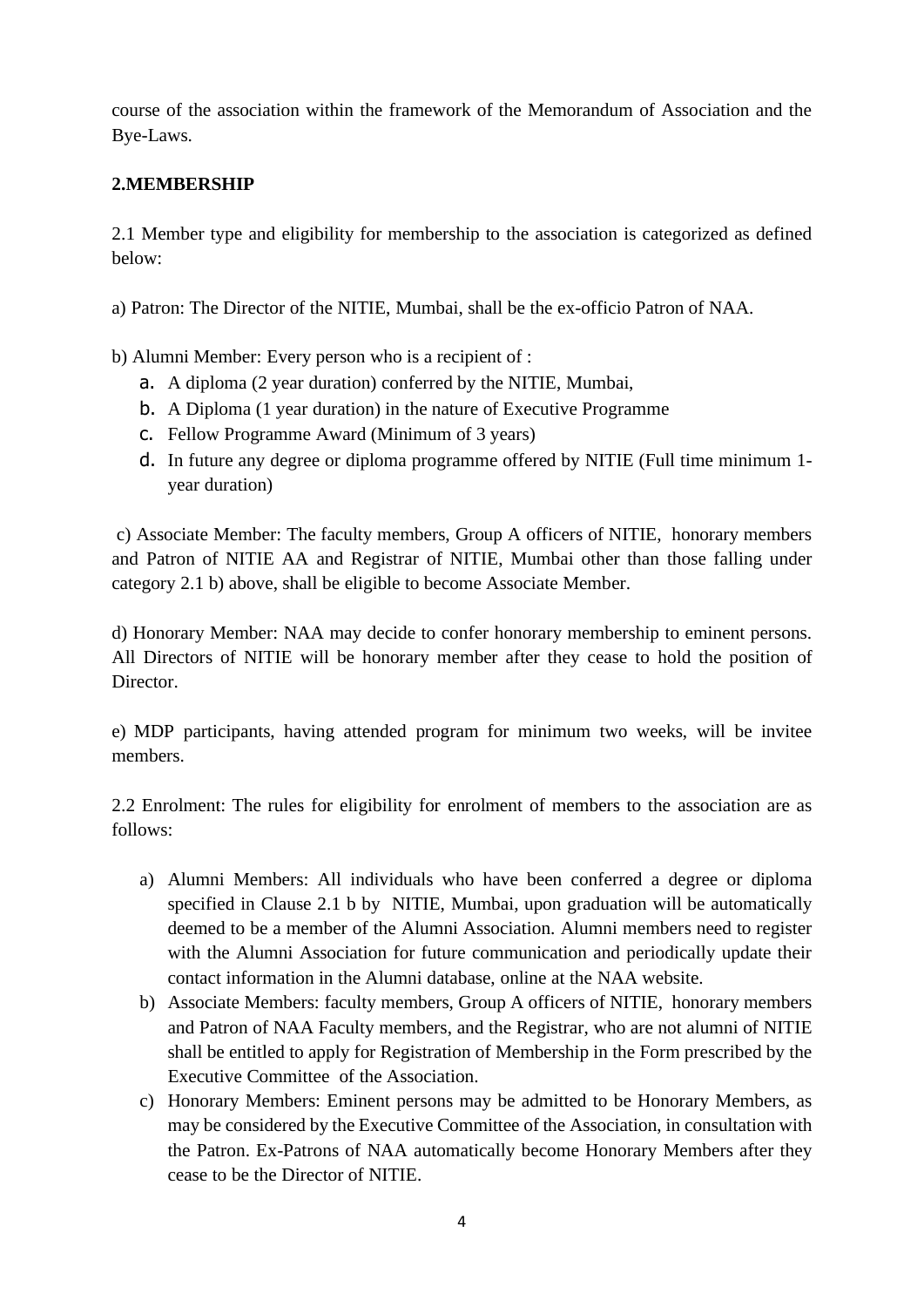2.3 Alumni Registry: A registry and/or an electronic database of members shall be kept at the registered office of the association.

2.4 Change of Address Notification: If a member changes his/her postal and/or e-mail address, he/she shall be under obligation to notify in writing the change to the Alumni Association Office, and the entry in the registry shall be accordingly changed; but if he/she fails to notify in writing his/her new postal/email address, the address in the roll of members or Registry shall be deemed to be his/her address.

2.5 Alumni-NAA Communication: All communication to the members will be through e-mail, except where the member makes a request in writing for alternative means of communication.

2.6 Term of Ex-officio Membership: Where a member of the Association becomes a member by virtue of the office or appointment he/she holds, his/her membership of the Association shall terminate when he/she ceases to hold that office or appointment, with the exception of the Director of NAA as outlined in (2) above.

2.7 Termination of Membership: The Executive Committee of NAA may cease any individual's status as a member under any of the following circumstances:

2.7.1 Death, Mental Disability, or Criminal Conviction: If he/she dies, resigns, becomes of unsound mind, or is convicted of a criminal offence involving moral turpitude.

2.7.2 Expulsion due to Misconduct as per Rules: The Executive Committee shall have power to expel a member for wilful disregard to the association's rules or misconduct on the part of the member, provided that the member concerned will be given an opportunity for explaining his conduct.

2.7.3 Appeal of Expulsion: Any member thus expelled can review before the Executive Committee for reconsideration of expulsion with justification.

2.7.4 Resignation: A resignation from membership shall be tendered to the President and it shall not take effect until it has been accepted on behalf of the Association by the Executive Committee

#### **3.MEMBER OBLIGATIONS AND RIGHTS**

3.1 Member Privileges and Rights: Members are eligible to use the services of NAA office, receive publications and newsletters of NAA, exercise their vote in GBMs, register on the NAA website, attend alumni meetings and events, receive annual reports, and participate in NAA activities.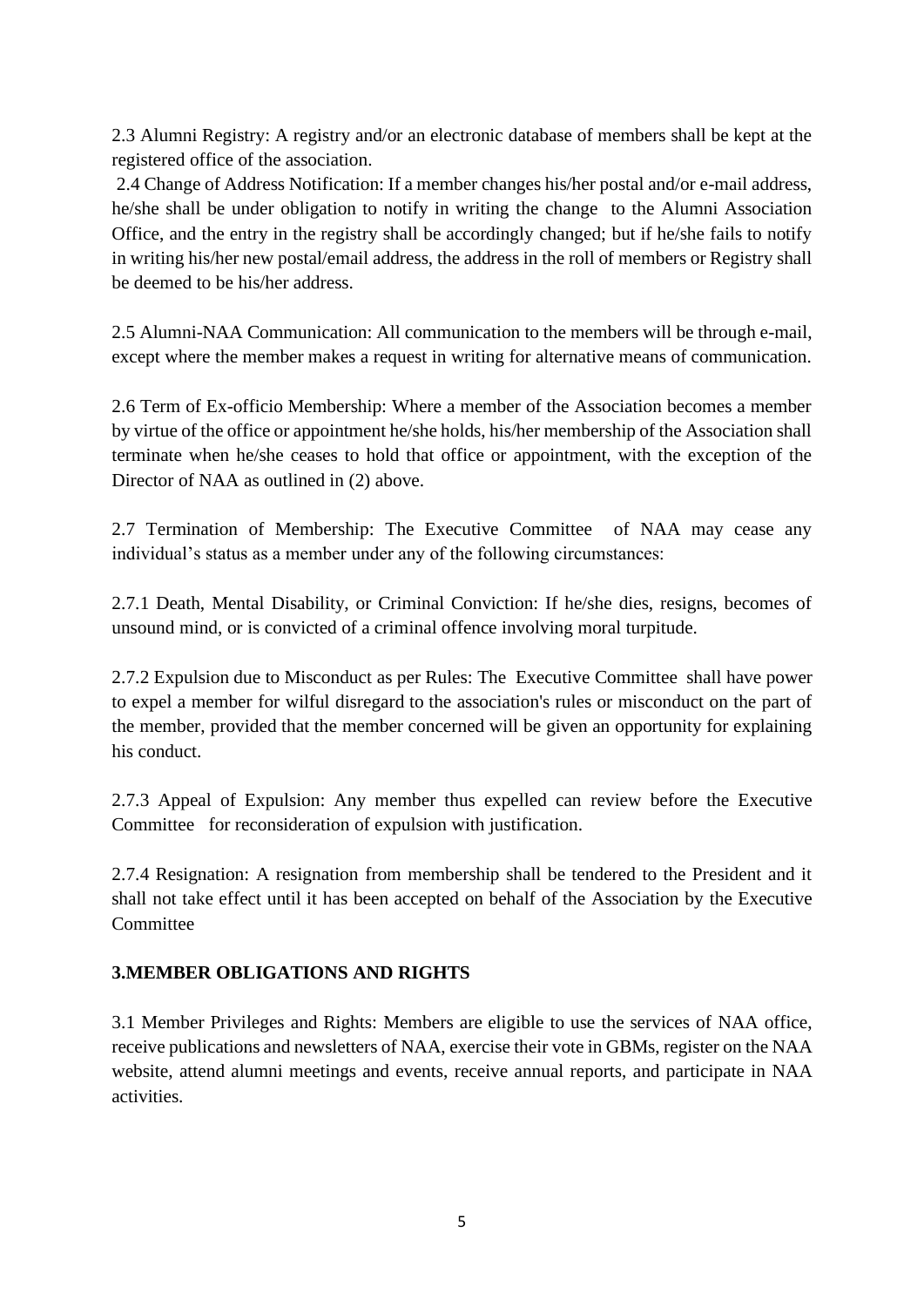3.2 Membership Benefits: Members can avail of services and initiatives offered from time to time by the Institute and NAA to alumni which may include use of facilities at the Institute or elsewhere.

3.3 Member Obligations: Members are expected to conduct themselves in line with the MOA and Bye laws of the association while representing NAA and participating in the association activities.

## **4.SUBSCRIPTION AND FEES**

4.1 Lifetime Membership Fee: Membership is awarded to diploma holders of NITIE on application to membership. No fee is applicable for the same

4.2 Associate/Honorary Membership Fee: Associate members and Honorary members are not obliged to pay any membership fee.

4.3 Donor Members: Donors to the Association will be recognized as Silver, Gold or Platinum Donor members depending on the magnitude of donations; further rules to be framed in this regard.

The membership and subscription fees are subject to revision from time to time with the approval of the Executive committee.

## **5.ORGANISATIONAL STRUCTURE**

5.1 The ORGANISATIONAL UNITS (OU): The Major Organizational Units of the Association are:

5.1.1 The GENERAL BODY,

5.1.2 The EXECUTIVE COMMITTEE and Office Bearers (President, Secretary, Treasurer)

5.2 OU Support: The Alumni Office, located on the NITIE campus at Mumbai, will support the above OU. An executive officer and a support staff will run the day to day activities of alumni office.

## **6.THE GENERAL BODY: ITS ROLE AND FUNCTIONING**:

6.1 The GENERAL BODY consists of all Members registered in the membership registry.

6.2 Member Voting Rights: Each Alumnus Member will have ONE VOTE in the GENERAL BODY. Associate and Honorary members will not carry any voting rights.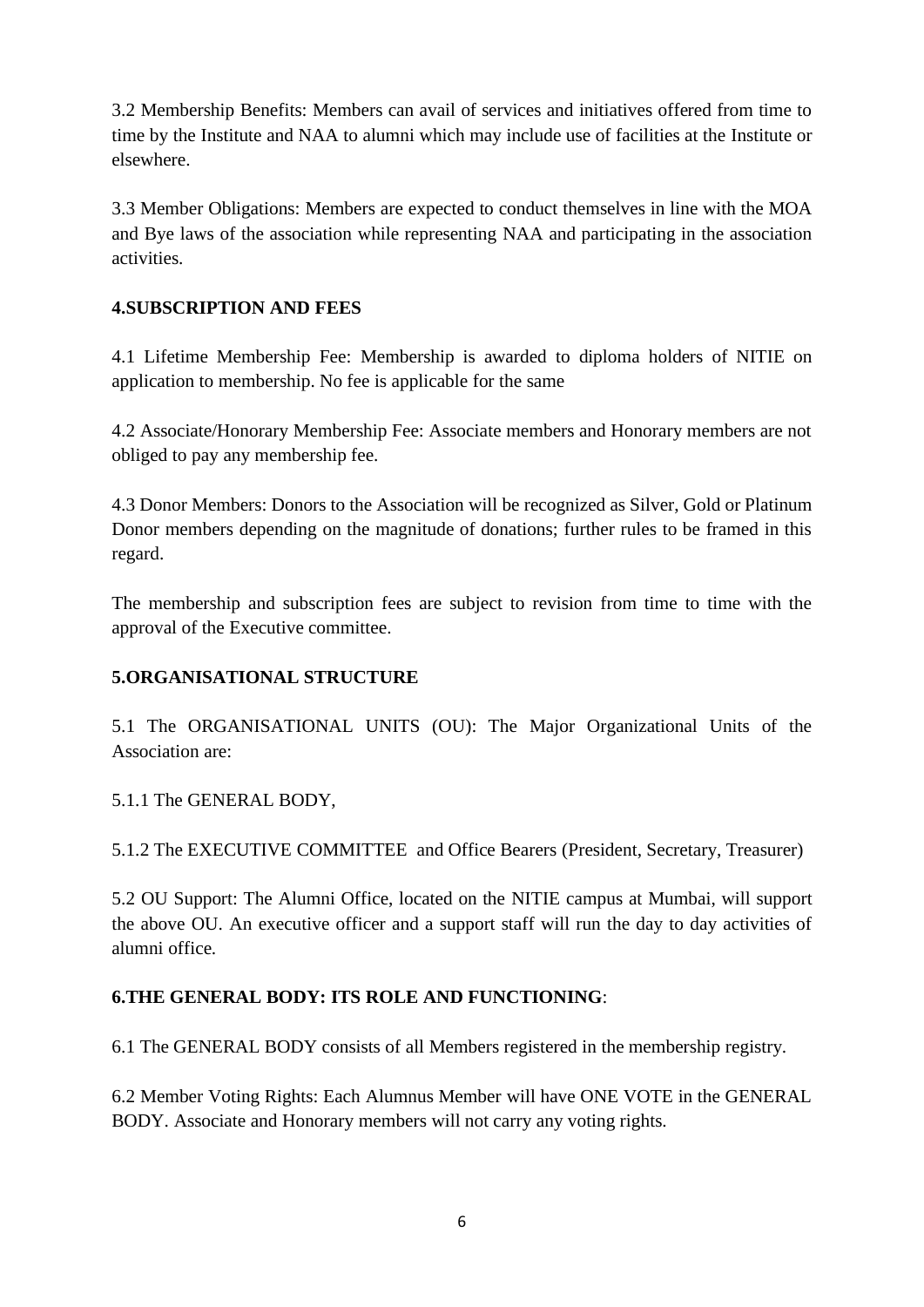6.3 Supreme Authority: The General Body shall be the Supreme Authority in all matters pertaining to NAA. President NITIE NAA shall have the authority in case of disagreement

6.4 The Annual General Body Meeting (AGM) of the Association shall be held no later than 31<sup>st</sup> December every year, at the Institute premises or at such notified place and at such time and date as the Executive Committee may determine to transact the following business:

6.4.1 Notice for AGM: At least 21 days' notice shall be given for holding the Annual General Meeting. The Secretary's report and the audited statement of accounts of the preceding financial year shall be circulated and/or posted on the Association's website at least seven days prior to the date of Annual General Body Meeting.

6.4.2 Approval of Annual Report and Accounts: To approve the annual report and the audited statement of accounts of the Association for the previous financial year ending, 31st March.

6.4.3 Election of the Executive Committee : To elect the members of the Executive Committee of the association and office bearers as required.

6.4.4 Appointment of Auditor: To appoint auditor or auditors to hold office from the conclusion of one Annual General Body Meeting to the conclusion of next Annual General Body Meeting.

6.4.5 Resolution of General Matters: To discuss and resolve matters of general interest to the members which may be placed before the meeting or any other matter for which seven days' notice has been received from any member, subject to the permission of the chair.

6.5 An Extraordinary General Meeting (EGM) of the members of the association may be called by the Executive Committee .

6.5.1 EC Initiated EGM: An Extraordinary General Meeting of the members of the association may be called by the Executive Committee on its own.

6.5.2 Members Requested EGM: Such Extraordinary General Meeting shall also be called at the request made to the Executive Committee in writing by at least 200registered members of the Association.

6.5.3 The announcement of the EGM shall be done within one month from the date of receipt of their requisition in writing, and the actual meeting conducted not later than 30 days from the date of the announcement. For holding an Extraordinary General Body Meeting, 30 days clear notice shall be given to the members specifying the business to be transacted.

6.5.4 Mode, Medium, and Voting at AGM/EGM:

i) AGMs and EGMs could be a combination of physical and virtual online meetings.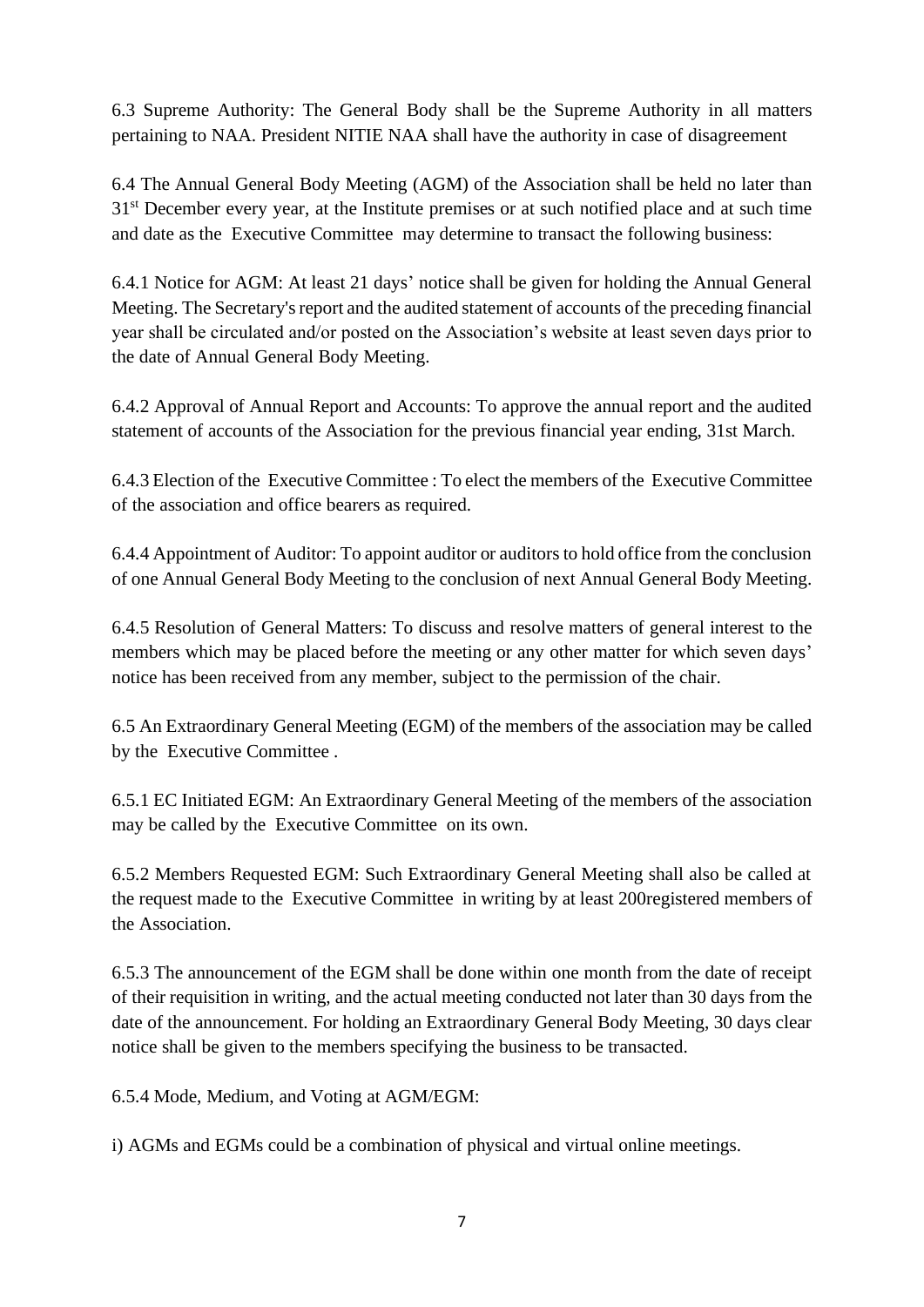ii) Members can cast their votes on the motions / agenda items, via internet in the POLL which will be kept open for a minimum of 3 days prior to the EGM or AGM.

iii) The POLL will be set up in such a way to authorize the Chairman of the Meeting to act as the Proxy for each of the members participating in the POLL.

## **7. QUORUM AND VOTES**

7.1 Quorum for an AGM: should be a minimum of 30 members physically or virtually present.

7.2 Quorum for an EGM: should be a minimum of 20 members, physically or virtually present and voting, of which at least 8 members should be physically present at the time and place of EGM notified by the EC, whether convened by EC or requisitioned by the members.

7.3 Quorum for Changing Byelaws, in the AGM or EGM, should be minimum 30 members, the physical/virtual composition of which being the same as in Clause 7.2 above.

7.4 For revising the 'Quorum' of AGM/EGM upwards to any higher figure than specified in 7.1 or 7.2 above, at least twice the number of members proposed as the new quorum should be present and be voting, physically or virtually, in the AGM/EGM.

7.5 Member Voting Rights in the AGM/EGM: Every Alumnus Member s who is eligible shall have one vote and in case of equality of votes. The President of the EC shall be the Chairman of the meeting, and shall have a Casting Vote. A member shall NOT vote by proxy except as provided in 6.5.4 (iii).

7.6 Meeting Mode, Medium, and Voting Process: Since EGM's, AGM's may be physical / virtual meetings, a member should be allowed to record his/her acceptance of the proceedings through polling that is kept open for a week prior to the EGM or AGM. There is no need for all the 30 members to be physically/virtually present on the day of the EGM/AGM.

## **8.The EXECUTIVE COMMITTEE (EC): FORMATION, ITS ROLE, AND FUNCTION**

a) The affairs of the ASSOCIATION will be managed by an EXECUTIVE COMMITTEE (EC) as per the Clauses below.

8.1 Executive Committee (EC) consists of

8.1.1 Eight (8) Office Bearers

- 1) President Director of NITIE
- 2) Chairman- Alumni of NITIE\*
- 3) Vice President (Faculty-Dean, Alumni Affairs, Nominated by Deans committee)
- 4) Secretary (Faculty-PIC, Alumni Affairs, Nominated by Deans committee)
- 5) Treasurer- (Faculty, Nominated by Deans committee)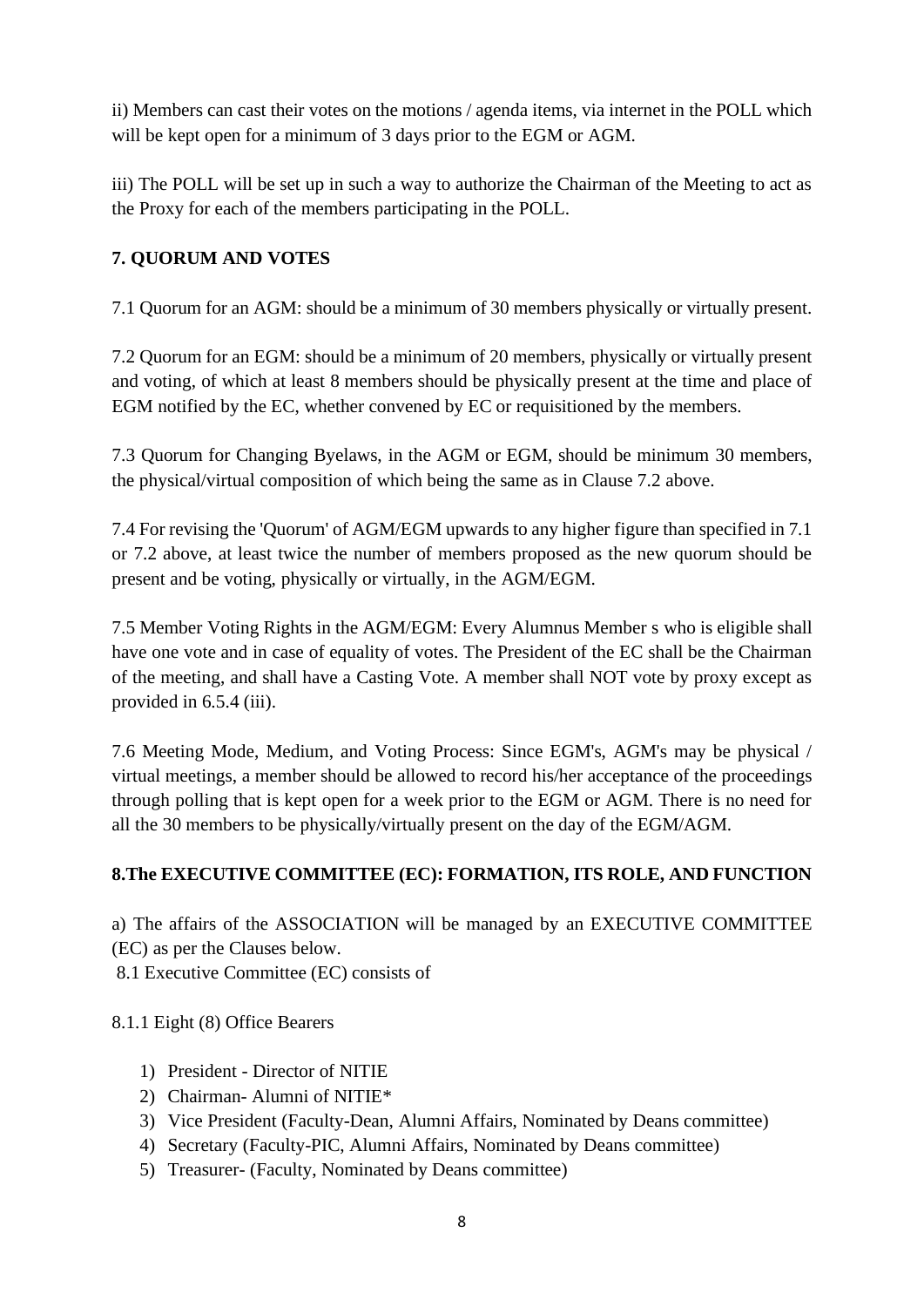- 6) Vice Chairman Alumni of NITIE
- 7) Members 2 Alumni of NITIE

\**Selection of Alumni to be part of the executive committee, will start with identification alumni nominations by a search committee consisting of Institute's Director, Deans and alumni advisors. The nominated members' credentials will be circulated to the general body after obtaining their consent. The General Body will cast the votes and the top two candidates will become Chairman and Vice Chairman. The remaining two candidates will become members of the Committee.*

8.2 Two prominent alumni members nominated by the President as Advisory Council in nonexecutive capacity

8.3 Election of EC Members Including Office Bearers

8.3.1 Election: The General Body shall elect, at its annual general meeting, four office bearers, for positions described in Clause 8.1.1. The General Body shall also ratify the three members described in Clause 8.1.1.

8.3.2 EC Position and Election Characteristics: The following position and election characteristics will be preserved when conducting elections to the EC:

1) Each alumnus who is eligible has ONE VOTE for each elected position in the EC via one Common Voting mechanism

2) Electronic polling will be kept open for a minimum of one week prior to AGM which will coincide the last date of the polling.

8.3.3 Eligibility Criteria for contesting EC elections: The following alumni are eligible to contest for any of the positions in the EC filled by election, including office bearers. In any election an alumnus can contest for only one post.

Elected Members: Members (described in Clause 2.2 (a)) who have completed five years of membership of the Association.

Nominated Members: As described in Clause 8.1

8.3.4. A Presiding Officer will be appointed by the Executive Committee for the purpose of the conduct of the elections. The list of the eligible nominees for the various posts shall be clearly communicated and / or posted on the Association's website immediately after the last date for nominations and the updated list after the last date for withdrawals.

8.3.5 Presiding Officer will be appointed by the Executive Committee for the purpose of the conduct of the elections. The list of the eligible nominees for the various posts shall be clearly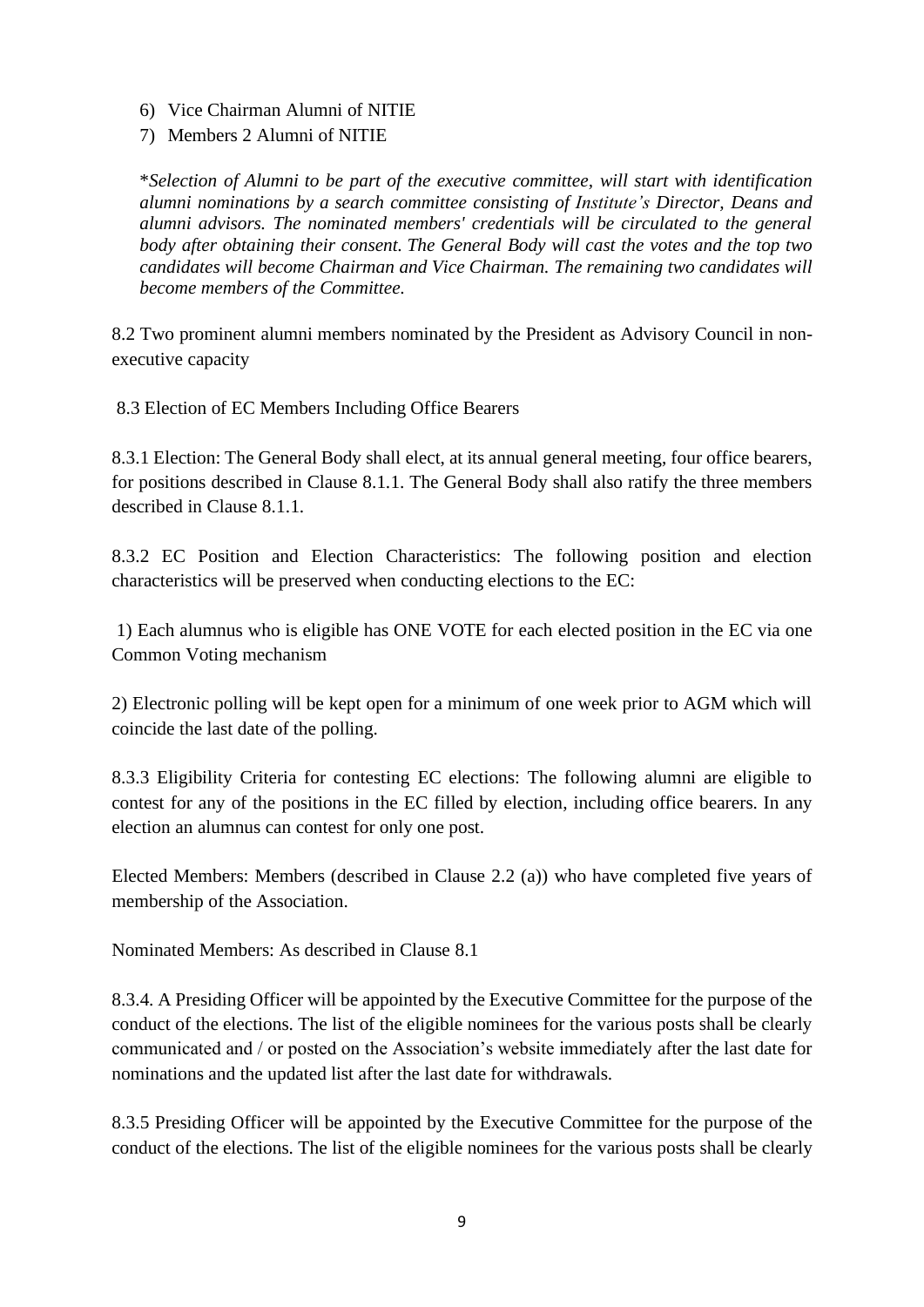communicated and / or posted on the association's website immediately after the last date for nominations and the updated list after the last date for withdrawals.

8.3.6 Secret Ballot: The election will be held through secret ballot by a reliable physical and/or electronic, internet-based voting.

8.4 Term of Office for Elected EC Members and Office Bearers

8.4.1 Term of Office Bearers: The office bearers and members of the Executive Committee will be elected for a period of two years.

8.4.2 Reappointment of EC members and Office Bearers: Members are eligible for reappointment, but can serve as Executive Committee members for a maximum of one term, consecutively, after which they need to have a break, of at least one term, before being eligible to stand for elections again.

8.4.3 Interim Transition Period and Caretaker EC: In the event there is an interim period between the expiry of term of the existing EC, and the installation of the new EC, for whatever reason, the old Executive Committee shall be entitled to remain in office as a Caretaker EC, until the next elected EC is ready to take charge of the management of the association including all assets and liabilities as on the date of the take over from the outgoing committee. The period of such Caretaker operation shall not exceed 30 days.

8.4.4 Limited Role of the Caretaker EC in the Interim Period: During this interim period the outgoing Executive Committee shall not take decisions on financial or policy matters of the association.

8.4.5 Extraordinary Termination of EC's Term of Office by General Body: Notwithstanding any other clause in the Association bye laws an Executive Committee shall be deemed to have ceased to be in office upon a resolution passed by at least ¾ of Majority of members present at a General Body Meeting attending and voting by a minimum of 20 members (including members present and members online) against such a committee. A Caretaker EC will be appointed by the General Body to continue operation in the interim period, until a new Elected EC takes over. Its role will be as defined in Clause 8.3.4 above.

8.5 Stepping Down & Resigning From the EC

8.5.1 Office Bearer Stepping down from Office Bearer position but is still EC Member: An Office bearer may step down any time for personal reasons and still remain an EC member. Another member in the EC can replace the office bearer who wishes to step down as approved by the EC.

8.5.2 Filling of Vacant Office Bearer Positions (as a result of Stepping down): The election to fill vacant Office Bearer positions will be conducted simply by the elected EC members amongst themselves within 30 days of vacation of office. In case other office bearers step down,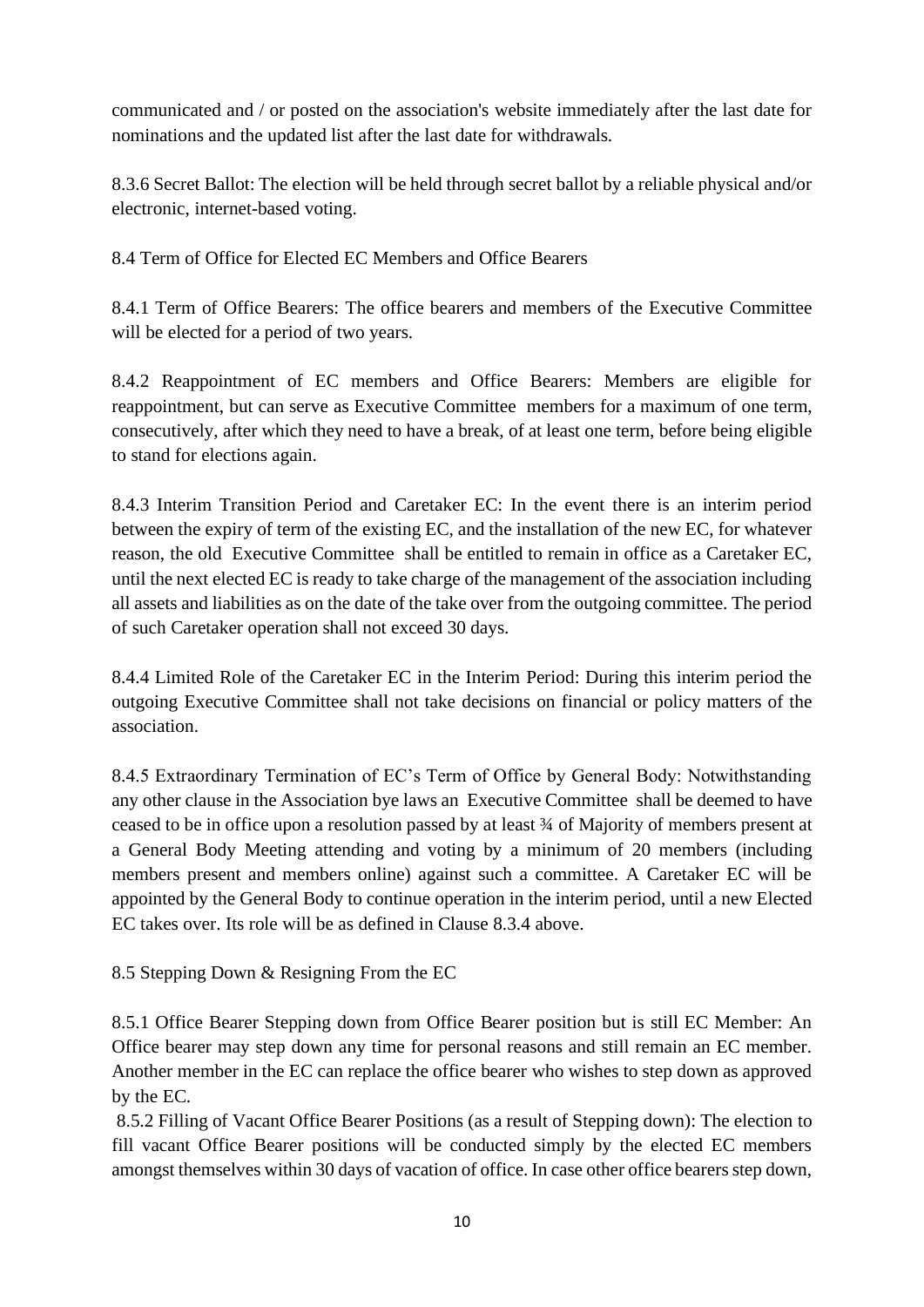their position will be filled by other elected members in the EC. The office bearer stepping down will assume the portfolio of such member replacing him/her as office bearer.

8.5.3 Resigning from the Executive Committee : In case of an office bearer resigning or ceasing to be a member of the Executive Committee for any reasons, the post will be filled from among the elected Executive Committee members. This person will officiate till the next Annual General Body meeting, when a new person will be elected.

8.5.4 Filling Vacancy resulting from EC Member Resignation: Any vacancy created by the resignation of an elected committee member may be filled up temporarily by Nominating a member from GCC, who will discharge the duties in the interim period, till the post is filled by election from amongst elected GCC members 8.6 Meetings:

8.6.1 Quarterly Meetings: The association should have an Executive Committee meeting every quarter Date/day and time will be decided by the President taking into consideration the convenience of all the EC members. a

8.6.2 Meeting Chairperson: The President shall preside over and conduct all the meeting of the committee, as the meeting Chairperson and shall have the power of a casting vote. In the absence of the President the Vice President shall exercise the powers of the President.

8.6.3 Adhoc Meeting Chairperson: If Both President and Vice President are absent at a committee meeting, then one Executive Committee members nominated by the director (for that meeting), from among the members present at the meeting shall chair the meeting, and shall have an additional casting vote.

8.6.4 Meeting Attendees: The meeting will be attended by all Office Bearers, Elected Members, Ex-Officio Members and Nominated Members. Advisors will attend the meeting by invitation.

8.6.5 Resolution of Differences on Meeting Agenda Items (General): In case of differences among the members over any agenda item, the issue will be decided through an opinion POLL amongst all the members attending the meeting including Nominated Members. The President will have the final veto power in case of disagreement.

8.6.6 Resolution of Differences on Meeting Agenda Items (Financial): Agenda items involving financial implications will be decided through discussion amongst the EC members.

8.6.7 Meeting Modes and Medium: As meetings call for Global participation, meetings should be virtual meetings using internet facilities like Yahoo or Google Messenger Chat or Skype or audio and video conferences as agreed to by Executive Committee members

*<sup>a</sup>Note: An Advisory Group consisting of the two immediate past Chairs of the Alumni Association and three Executive committee members from the Institute which could meet once in six months and take stock of progress.*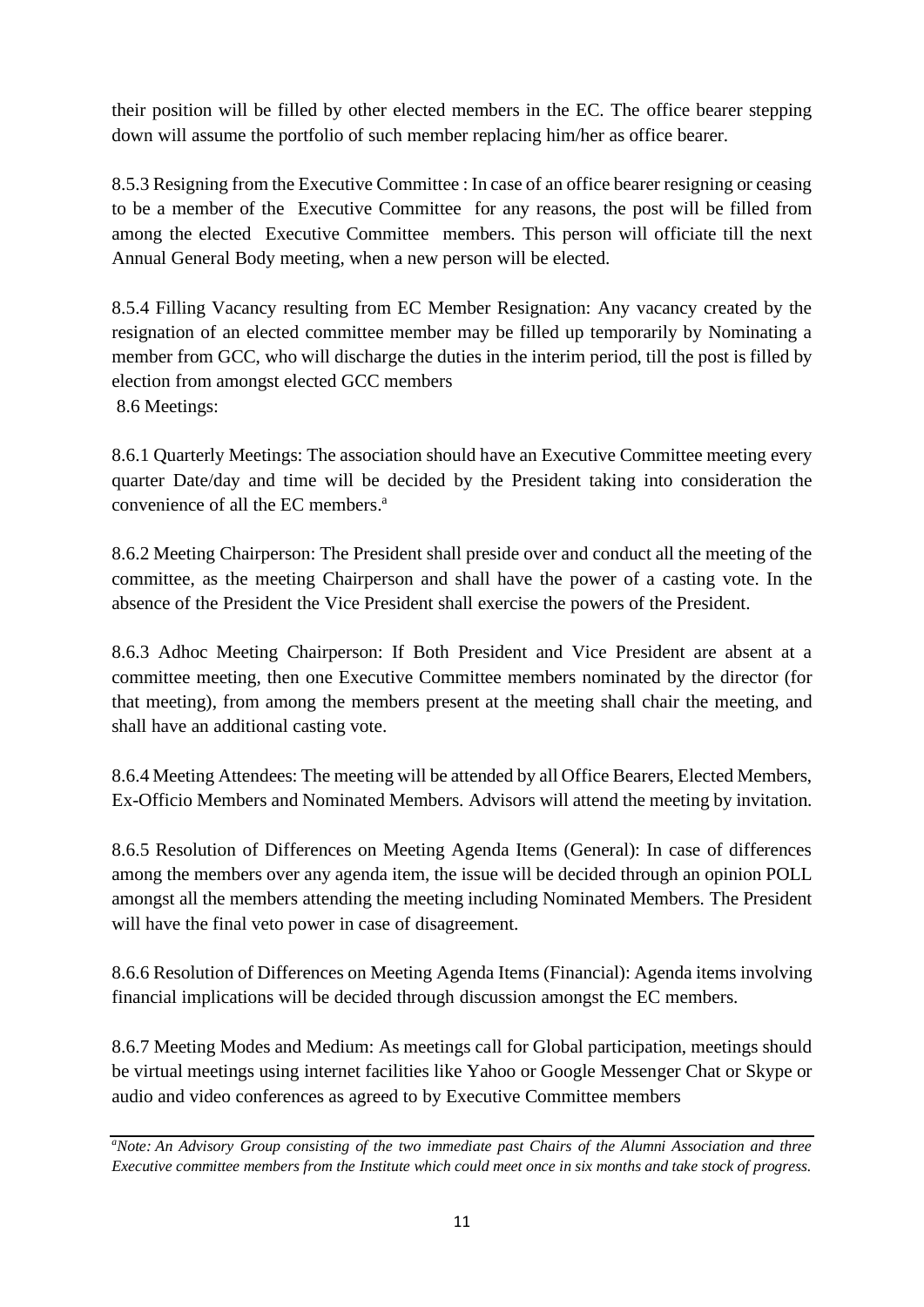8.6.8 Setting and Posting of Meeting Agenda: The Secretary will set the agenda in consultation with other EC members and post the agenda for the next meeting one week ahead of time.

8.6.9 Recording of Minutes: The Secretary will be responsible for recording the minutes of the meeting.

8.6.10 EC Discussion Forum: Besides the monthly EC meetings the entire Executive Committee may use the EC Discussion Forum 24/7 on any topic any member believes is relevant for discussion.

8.6.11 Office Bearers Meetings: Office bearers can choose to call for meetings amongst themselves as and when the need arises.

8.6.12 Quorum for the Monthly Executive Committee meeting shall be minimum 5 elected EC members.

8.7 Attendance at EC Meetings

8.7.1 The Executive Committee has the power to ask any member, who is unable to attend meetings regularly and/or contribute to the functioning of the EC, to resign as an extreme action, subject to prior warnings and process described in Clause 8.7.2 below

The Delinquent EC member will be given two opportunities to follow the rules failing which,

8.7.2 the EC will take the extreme step endorsed by a 75% or higher majority vote and a minimum of 6 members voting in favour of the extreme action.

## **9.POWERS AND DUTIES OF THE EXECUTIVE COMMITTEE OF NAA**

The following shall be the powers and duties of the Executive Committee of NAA:

9.1 Fundraising and Funds Management: To raise funds for the management of NITIE Alumni Association on such terms and conditions as may be determined from time to time by the Executive Committee.

9.2 Enhancement of Membership and Alumni Participation: To actively work towards increasing the membership in NAA and participation.

9.3 Maintenance of Accounts and Financial Accountability: To ensure proper maintenance of all accounts and also to ensure that all accounts are kept up to date and the Annual accounts are duly Audited and presented to the General Body at the AGM.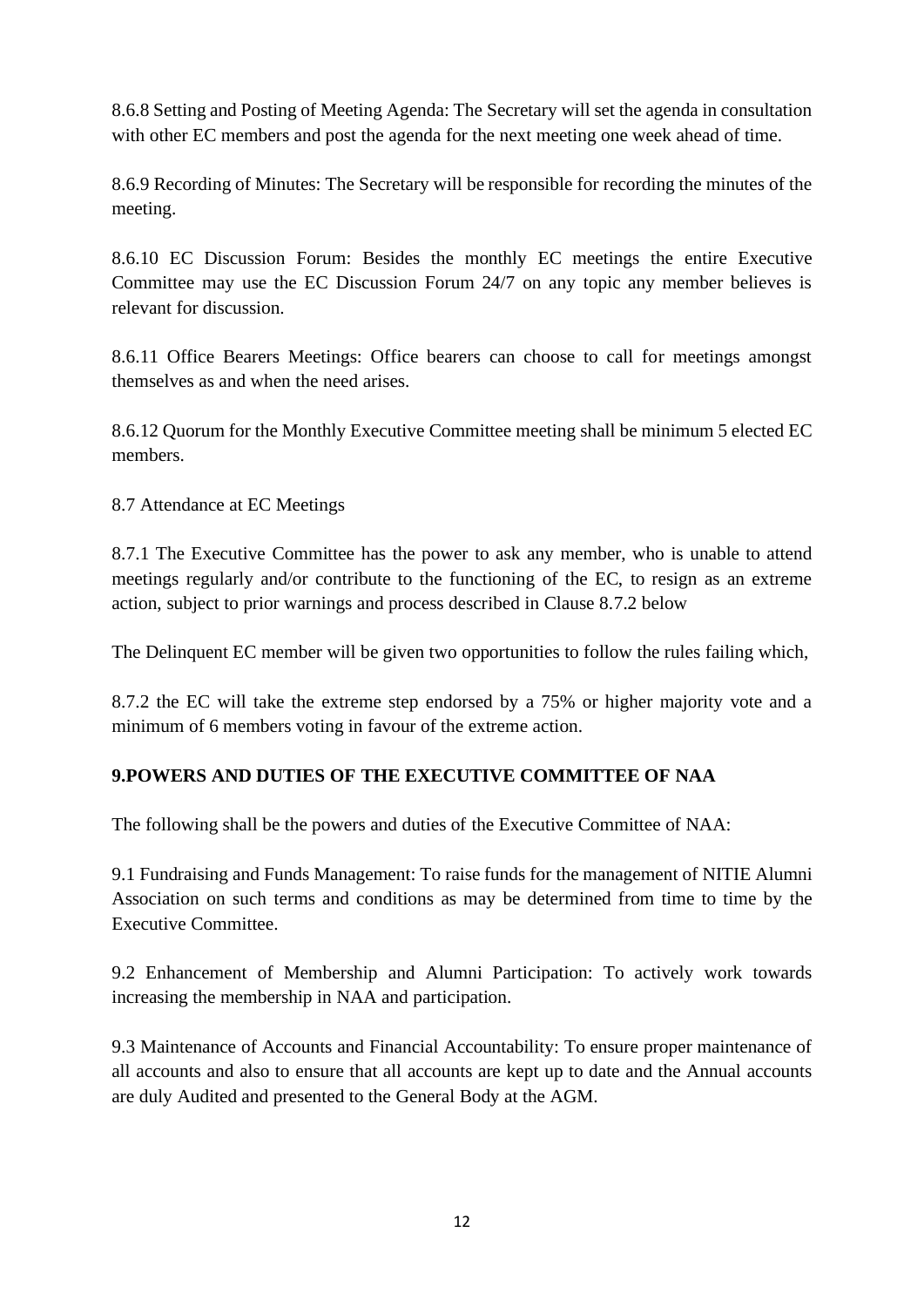9.4 Execution of Policy and Mission of the Association: To lay down the policies of the Association and generally to direct and conduct the affairs of the association prudently in the best interests of the association.

9.5 Organize and Conduct Association Programs and Events: The Executive Committee is empowered to manage the services to members of the association to organise special occasions like the Adieu- (Farewell dinner) Alumni Day, New Year's Day, Independence day etc.

9.6 Formation and Oversight of Project and Function Subcommittees: To form such sub committees as may be necessary and fix their duties and responsibilities.

9.7 Delegation of Powers: To delegate powers to a subcommittee or office bearer or a committee member.

9.8 Expenditures Incurrence and Management: To incur expenditure necessary for running the affairs of the association. Such expenditure shall be generally within the budget approved by the General Body of the association However in exceptional circumstances like complying with court directions or statutory requirements, expenditure may exceed budget provisions.

9.9 Assets Acquisition and Management: To acquire movable and immovable assets for the association.

9.10 Funds Management: To arrange for investment of funds when necessary in a timely manner in the interests of the association.

9.11 Staff Resource Management: To appoint including appointment on contractual basis, temporary basis, daily wages etc., suspend, arrange or take any disciplinary action against or dismiss the staff of the association and to prescribe conditions of employment for all paid staff of the association.

9.12 Audits and Financial Accountability: To arrange for an internal audit and final audit of accounts of the association and to take all actions connected there with

9.13 AGM Convention: To convene AGM of the General Body and lay before the General Body at the meeting the annual administrative report, the audited statement of accounts and the audited report.

9.14 Legal Proceedings: To Institute, defend or to compromise legal proceedings in the interest of the association.

9.15 Fill up Vacant EC Positions: To fill up vacancies arising among elected members of the Executive Committee , by nominating/conducting elections from alumni members pool.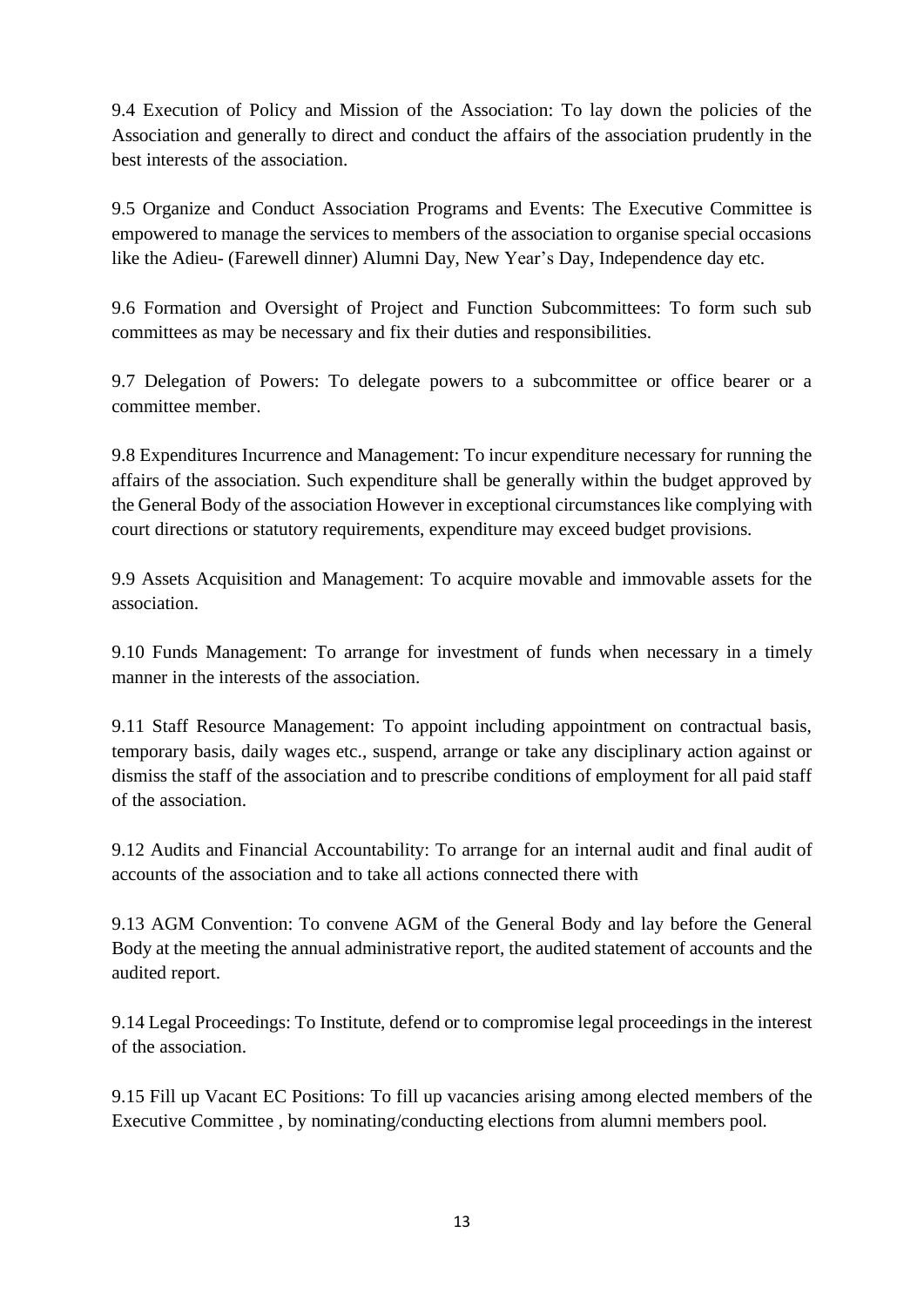9.16 Subsidiary Rules: To frame subsidiary rules for the conduct of the business of the association. Such rules to be placed before the General body for Ratification.

9.17 Legal Dispute Settlement: To negotiate and settle all disputes in the interests of the alumni association.

9.18 Distribution of Duties: The President shall distribute the duties amongst the office bearers evenly amongst all office bearers from time to time for smooth functioning of EC.

#### **10.OFFICE AND STAFF**

10.1 Association Operations and Office Management: The day to day operations of NAA are managed by an office which is supervised by an Office Manager (executive officer) and supported by support staff. Persons employed at the office are employees of NAA.

10.2 Office Staff HR Management: The Executive Committee has the power to appoint and remove employees as deemed fit for the management of the office. The Executive Committee also has the power to decide on the salaries and benefits for the staff employed at the office of NAA.

#### **11.FUNDS MANAGEMENT**

11.1 Association Income: Money received from, donations, subscriptions, and other sources shall constitute the income of the Association. Currently, subscription is collected as part of fee. In the event of change of law/ruling prohibiting collection of membership fee, applicants for membership will be required to pay Rs.7,500/- as one time fee towards life membership provided no membership has been collected from the applicant.

11.2 Funds Management: The funds of the Association shall be invested in such banks or in such authorized securities as may be decided by the Executive Committee , and shall be operated jointly by the Treasurer with the President or Secretary or any other member authorized by the Executive Committee .

11.3 Budget Setting and Management: The budget has to be prepared and approved by the Executive Committee and the Treasurer must ensure that funds are operated within reasonable limits of the budget.

11.4 Bank Account Management: Bank Account shall be operated jointly or severally against any two signatures of persons authorized by the Executive Committee . All payments and financial transactions must be approved by the Treasurer and the Executive Committee as per policies laid down by the Executive Committee .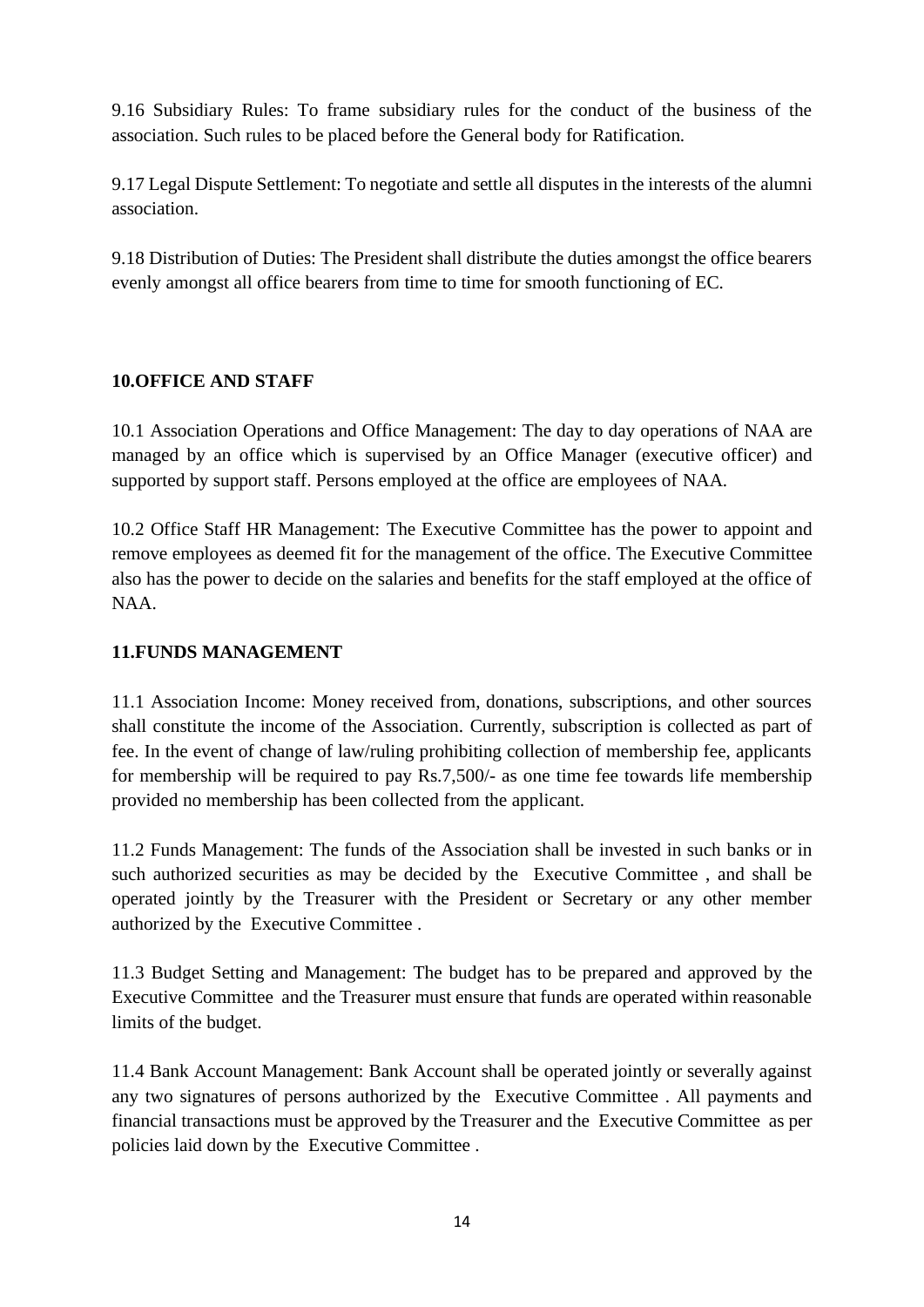## **12.KEEPING OF ACCOUNTS**

12.1 Treasury Account Keeping: The Treasurer with the help of staff at NAA office shall keep an account of the general funds of the Association. Together they shall maintain an account of all income and expenditure of the general funds of the Association in the manner prescribed.

12.2 Auditing of Accounts: The accounts of the Association will be subject to annual audit by an auditor to be appointed by the Members in the Annual General Meeting

## **13.AUDIT OF ACCOUNTS**

13.1 Enabling the Audit Process: The Executive Committee shall at least once a year submit the accounts together with a general statement of the same and all necessary vouchers up to 31st March for audit, to person or persons appointed as auditor or auditors.

13.2 Providing Access to Auditors: The auditors shall have access to all the books and accounts of the association and shall examine every balance sheet and annual return and other receipts and payments or income and expenditure, funds and effects of the association and shall verify the same with the accounts and vouchers relating thereto.

## **14. INSPECTION OF BOOKS**

14.1 Providing Access for Inspection of Books to Members: The books of accounts of the Association shall be open to the inspection of any member of the Association at all reasonable hours at the registered office of the Association or at any place where the same are kept, and it shall be the duty of the Secretary to give inspection of the same on written request by the member at free of cost.

14.2 Posting Copies of Memorandum and Byelaws of the Association and audited statement of accounts shall be posted on the Association's website, if available. If a member desires a printed copy, the same may be furnished to the member on application with payment of fees at cost per copy of each document.

14.3 Filing of Annual Report Documents with Registrar of Societies: The secretary shall file with registrar within one month after the date of Annual General Body Meeting -

14.3.1 An authenticated copy of income and expenditure accounts, balance sheet and report of the auditors and secretary.

14.3.2 A statement of the names, addresses and occupations of the persons who, at the expiry of the financial year, were members of the association, and